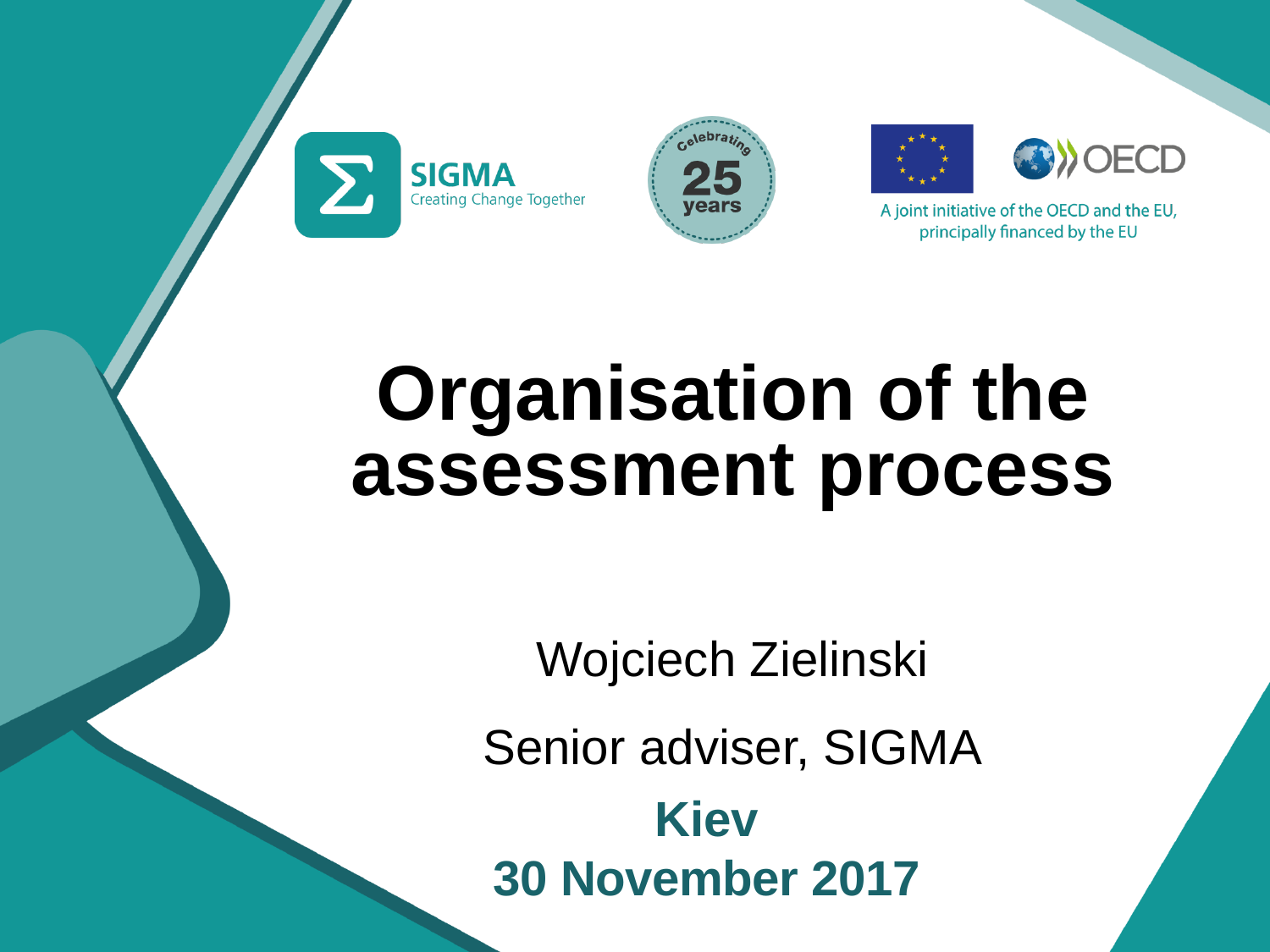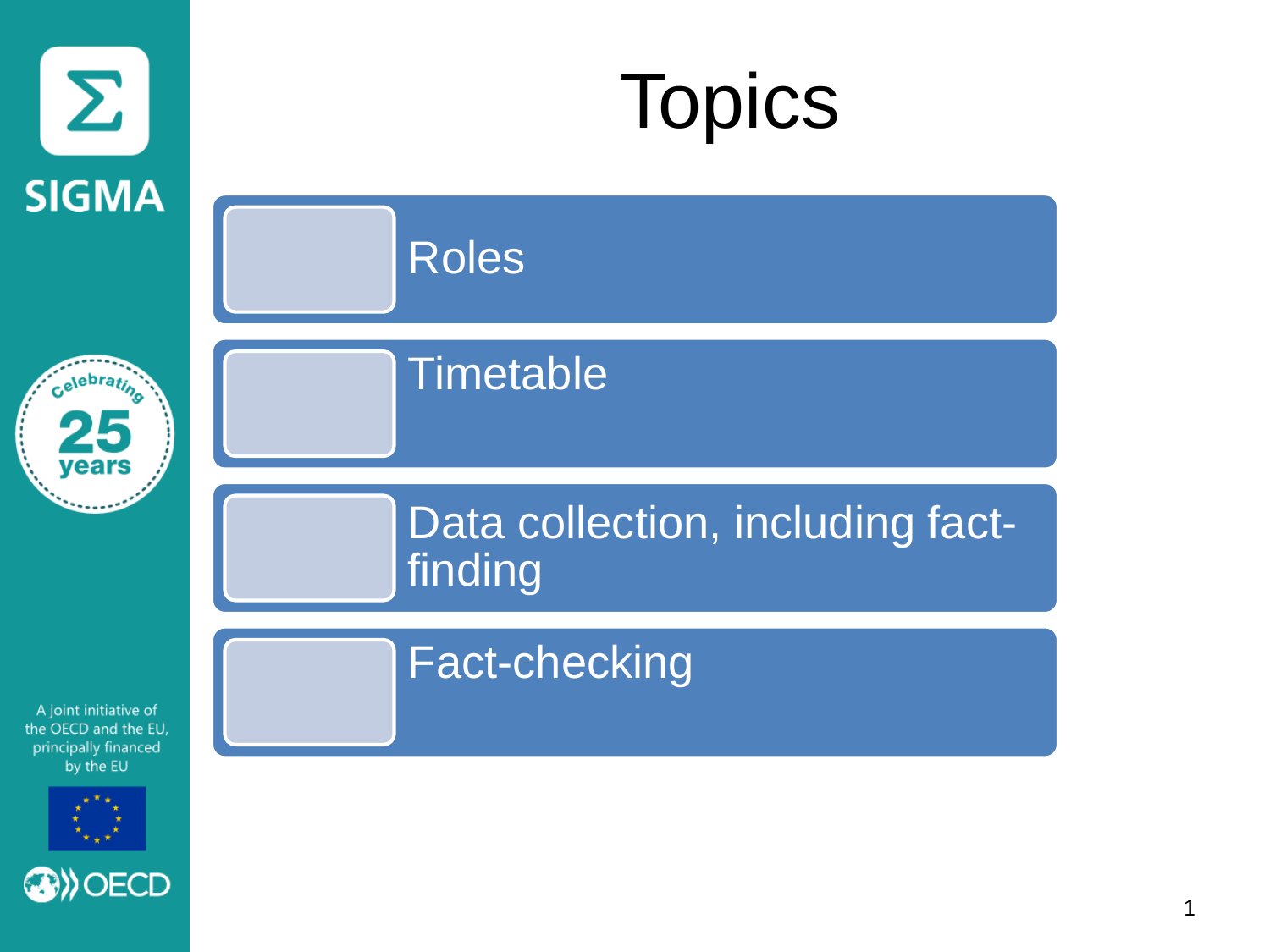



## **Roles of Ukrainian bodies in the process**

- **Roles in the system:** 
	- **submission rights,**
	- **answering rights.**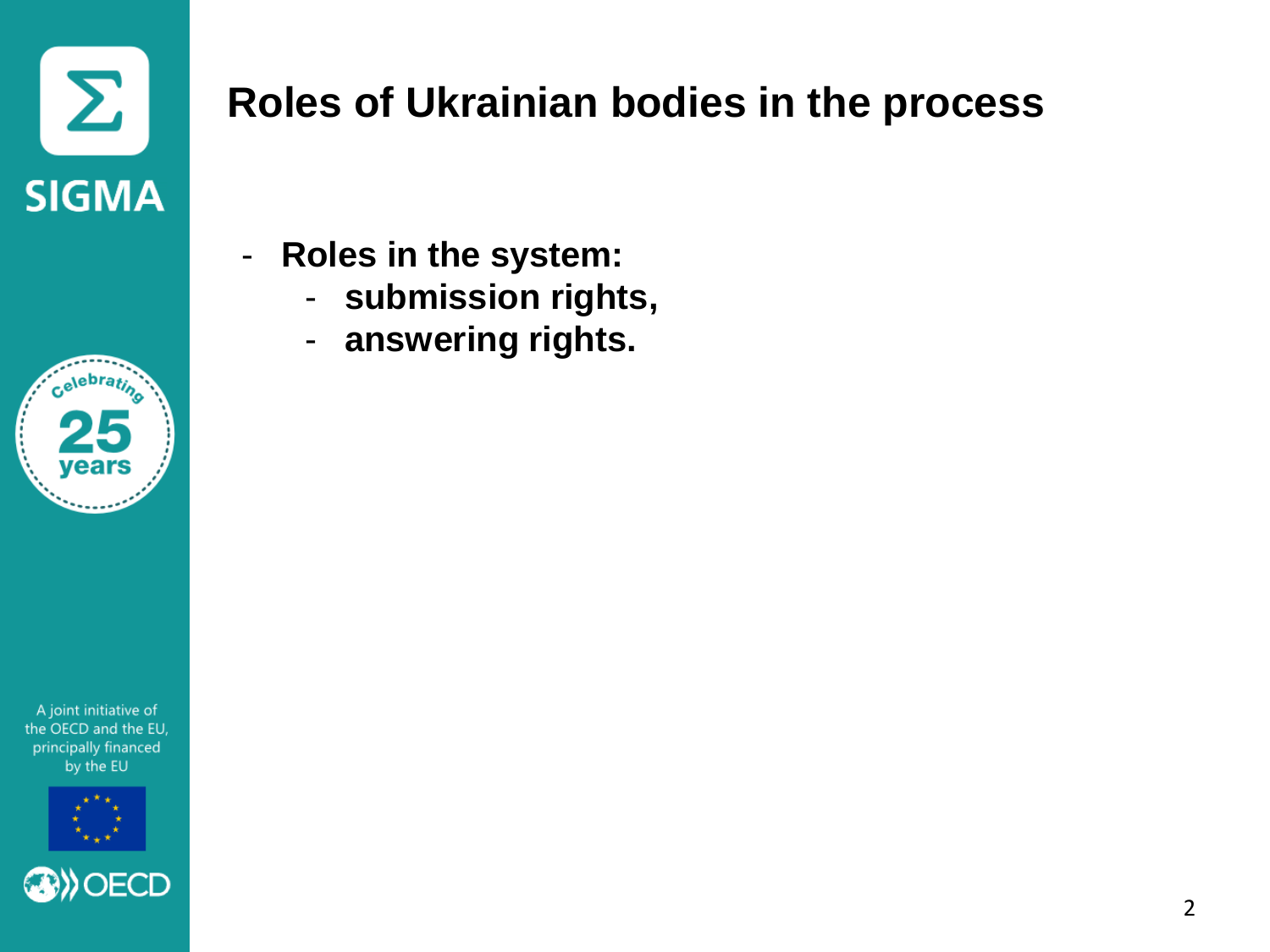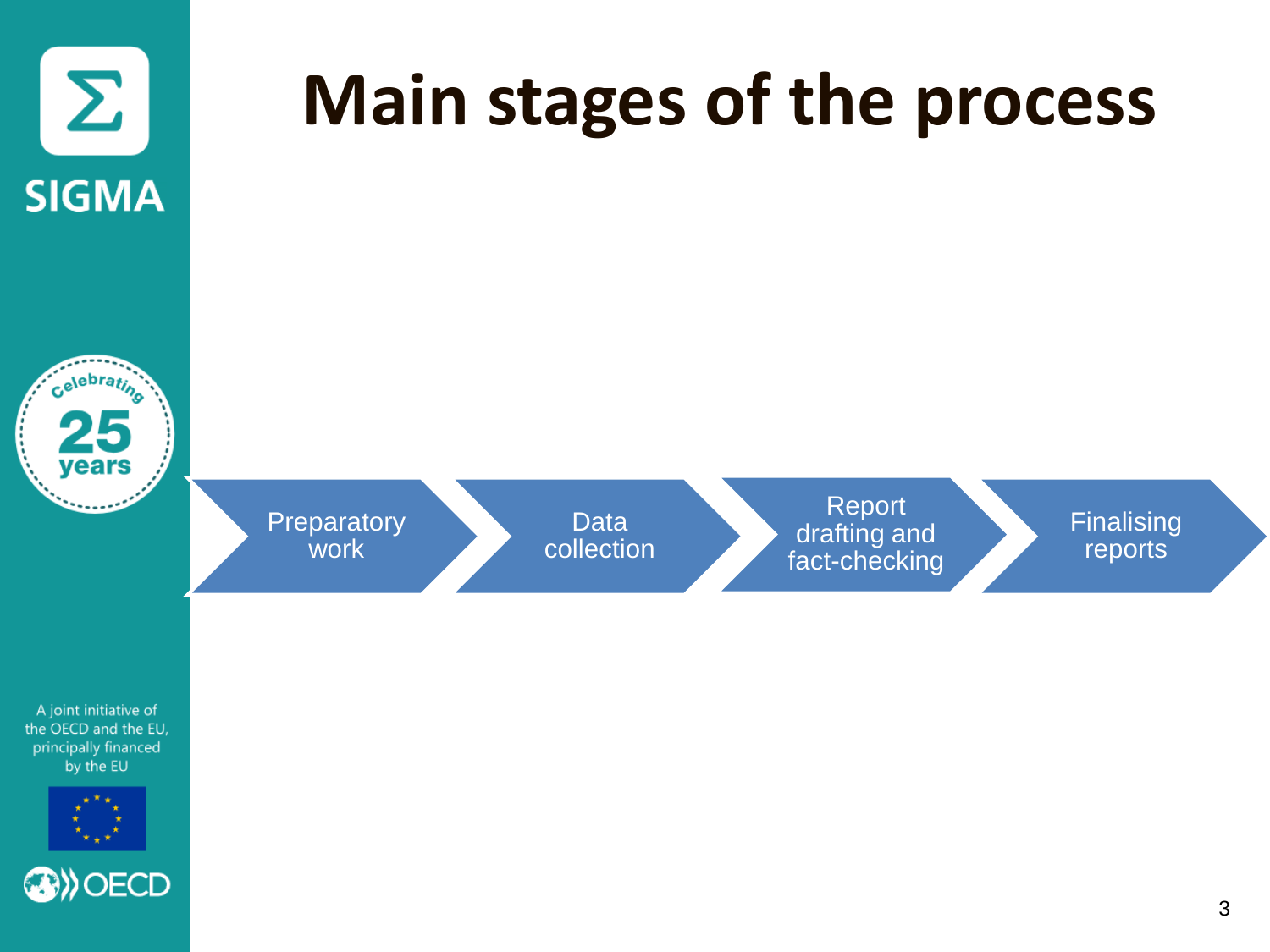

system) and opening of the PAR.IS for filling in the data

- 
- DCS (data collection sheets) were prefilled by our local experts (whenever possible)
	- DCS are in English. We translated the Excel file with questions into Ukrainian, but answers have to be introduced into the DCS in PAR.IS
- A joint initiative of the OECD and the EU. principally financed by the EU



- Decision of the Secretariat of the CabMin on the level of centralisation of data collection – which bodies should be responsible for introducing answers to PAR.IS. and for submitting them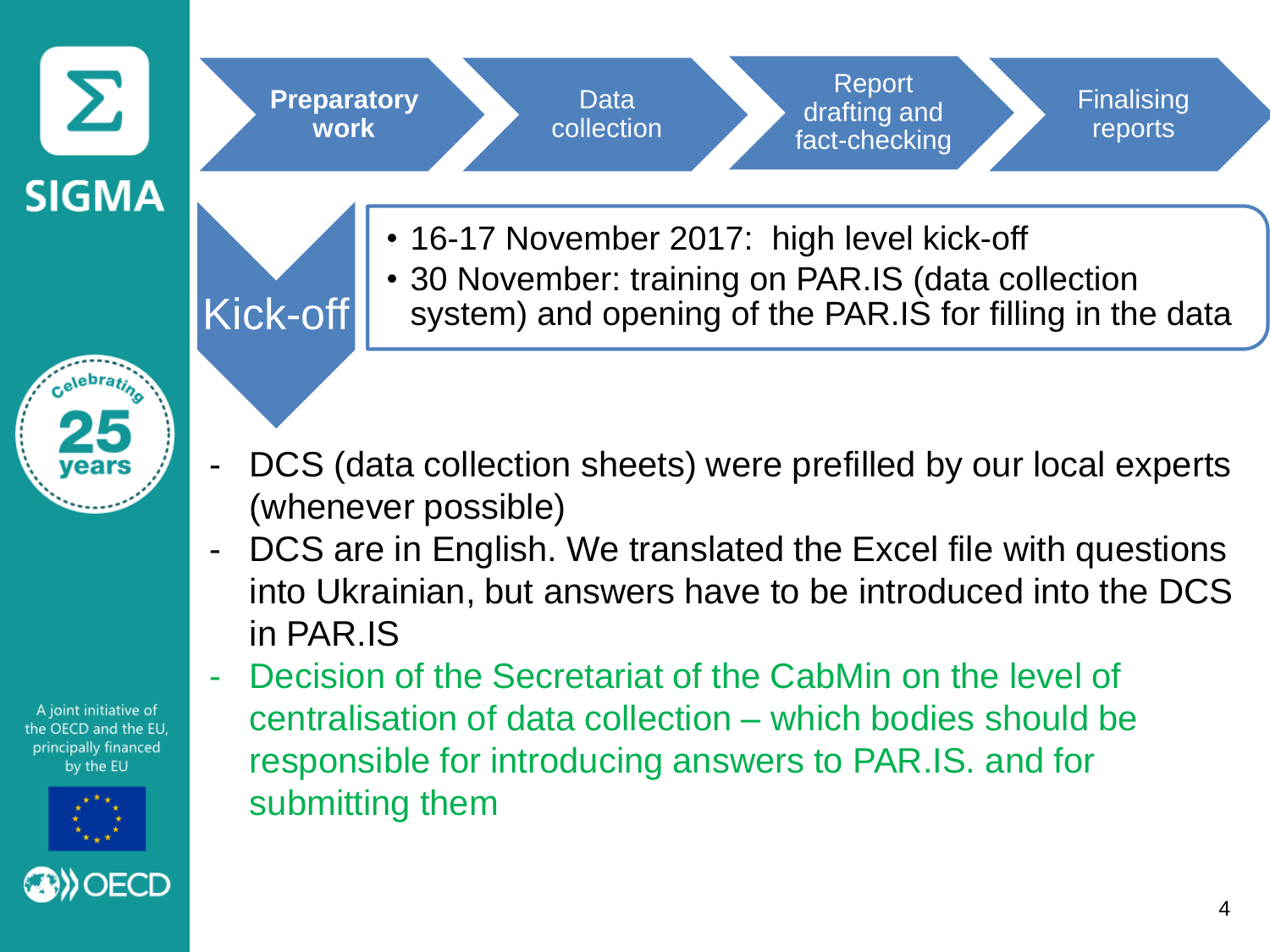



For the areas: *Strategy, policy making, PSHRM*: Vyacheslav Tolkovanov: [tolkovanov@hotmail.com](mailto:tolkovanov@hotmail.com) Tel. + 38 095 3130279

For the areas: *Accountability and service delivery*: Sergii Kopan: [Serhiy.kopan@gmail.com](mailto:Serhiy.kopan@gmail.com) Tel. +380976931899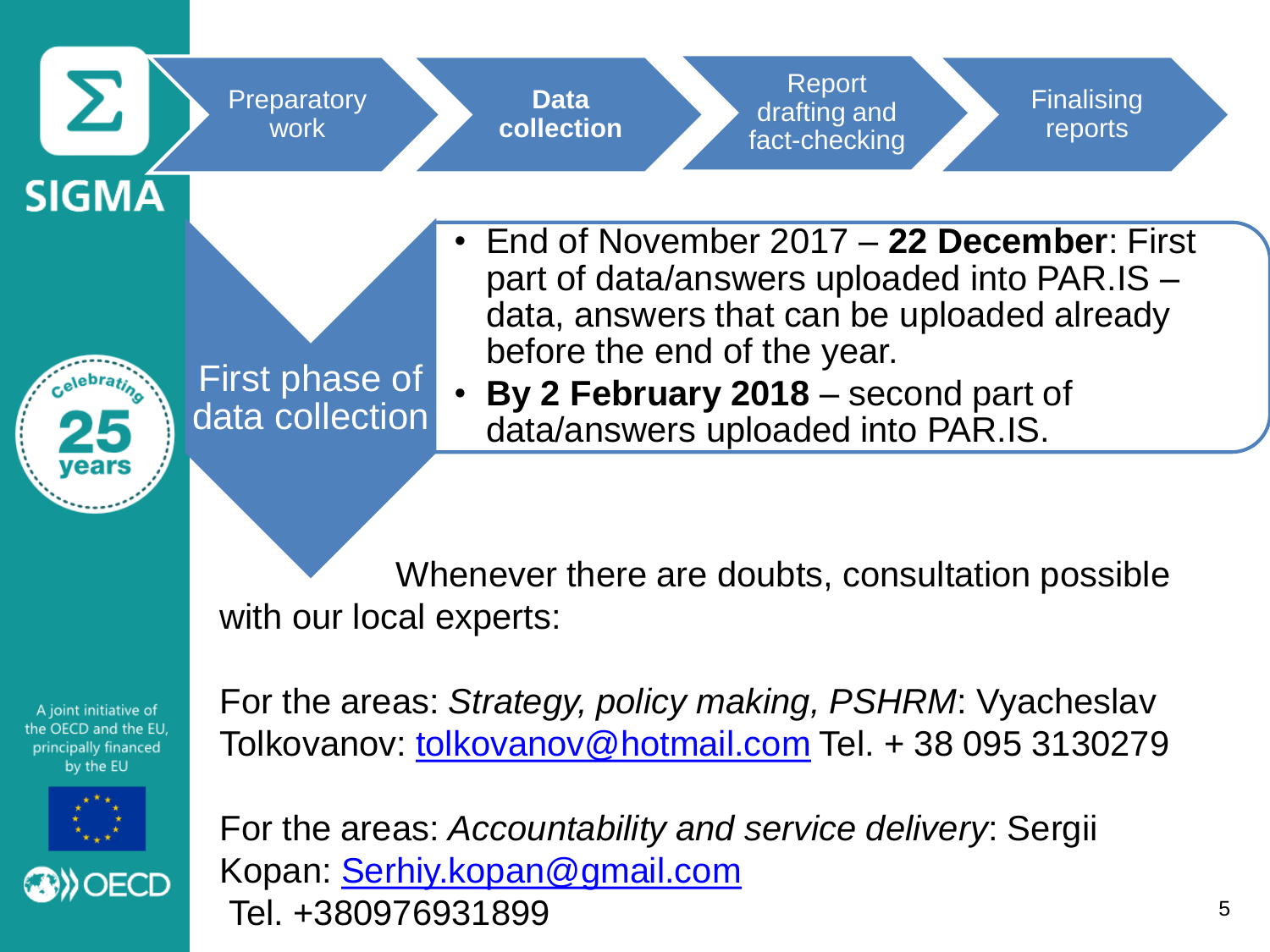





- Ideally answers introduced into PAR.IS should be in English. Ideally uploaded docs should be in English. If not possible, please upload documents in Ukrainian, but if possible with the English title of the file.

- In DCS, we are using very often two terms:

*the year prior to the latest full calendar year the latest full calendar year*

**As the data collection will be finalised in 2018, the year prior to the latest full calendar year means 2016 and the latest full calendar year means 2017.**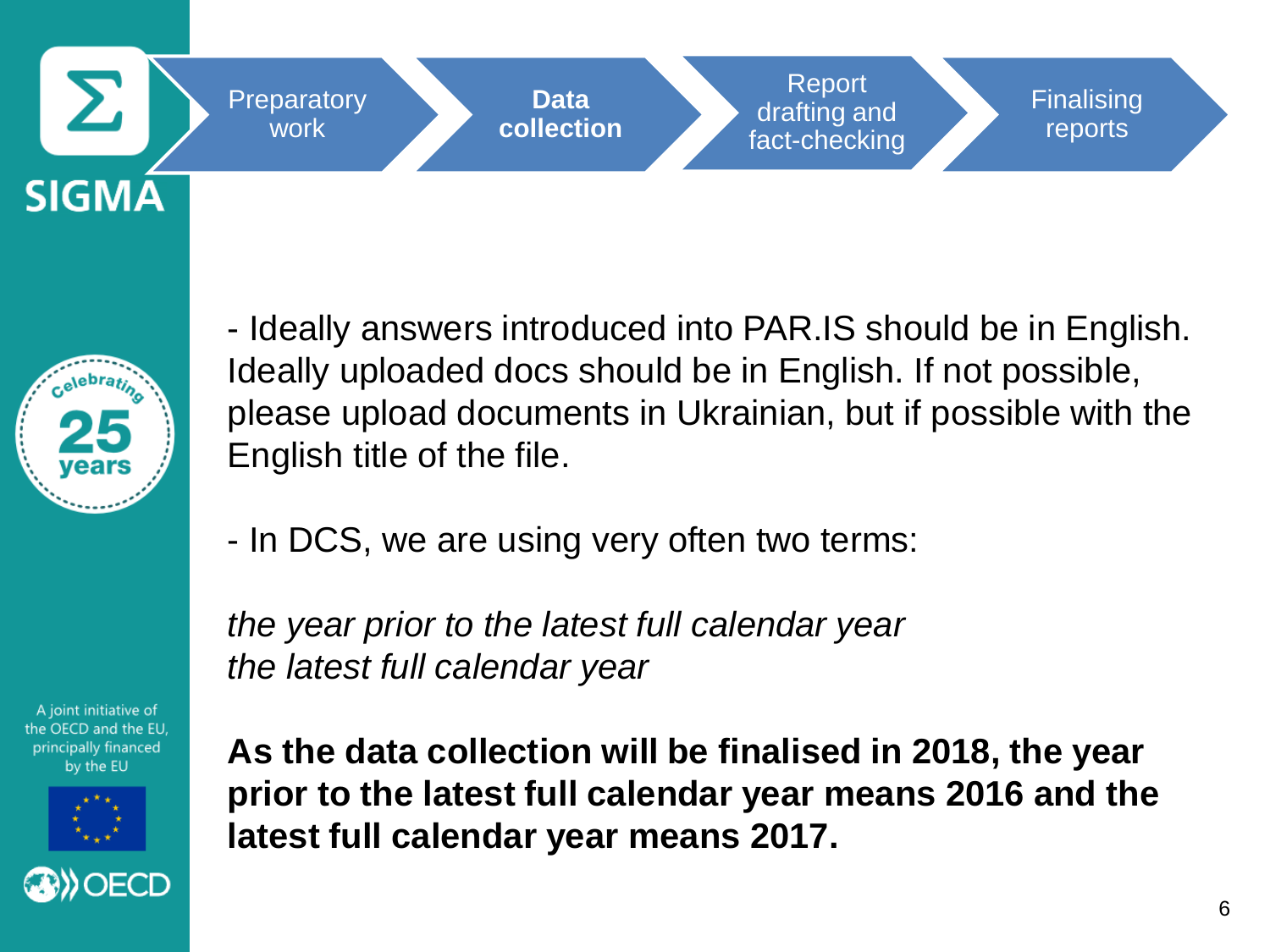





- If data for 2017 is not available, but you have data for 2016, please provide data for 2016 (adding a comment about it). New, more current data can be introduced into the system later (no later than 11 May).
- If data is not available, please indicate it. Otherwise we do not know the reason why data was not uploaded. Or inform us that the data will be provided later.
- Whenever we ask about personnel files, we need anonymised files.
- We ensure that the internal data, like for example: recruitment files, MoF opinions on budgetary impact etc. will not be shared with anyone outside SIGMA (or SIGMA experts) and will be only used for analytical purposes.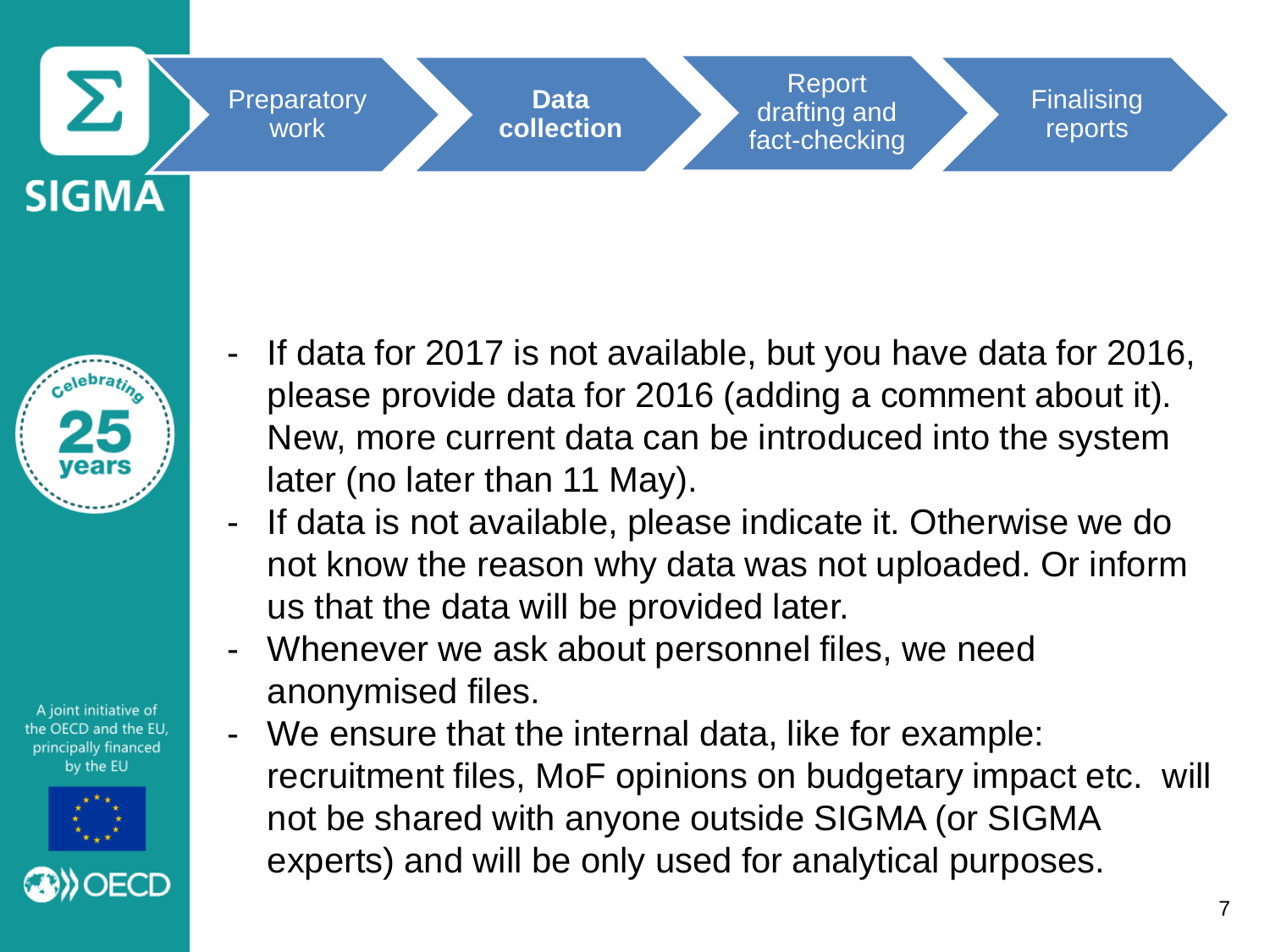

During the fact-finding mission we will be requesting meetings with relevant persons to:

- confirm some data that we have received
- ask for some clarifications

A joint initiative of the OECD and the EU. principally financed by the EU



*The more precise answers we before the mission in PAR.IS, the less we will bother Ukrainian civil servants during the fact-finding mission.*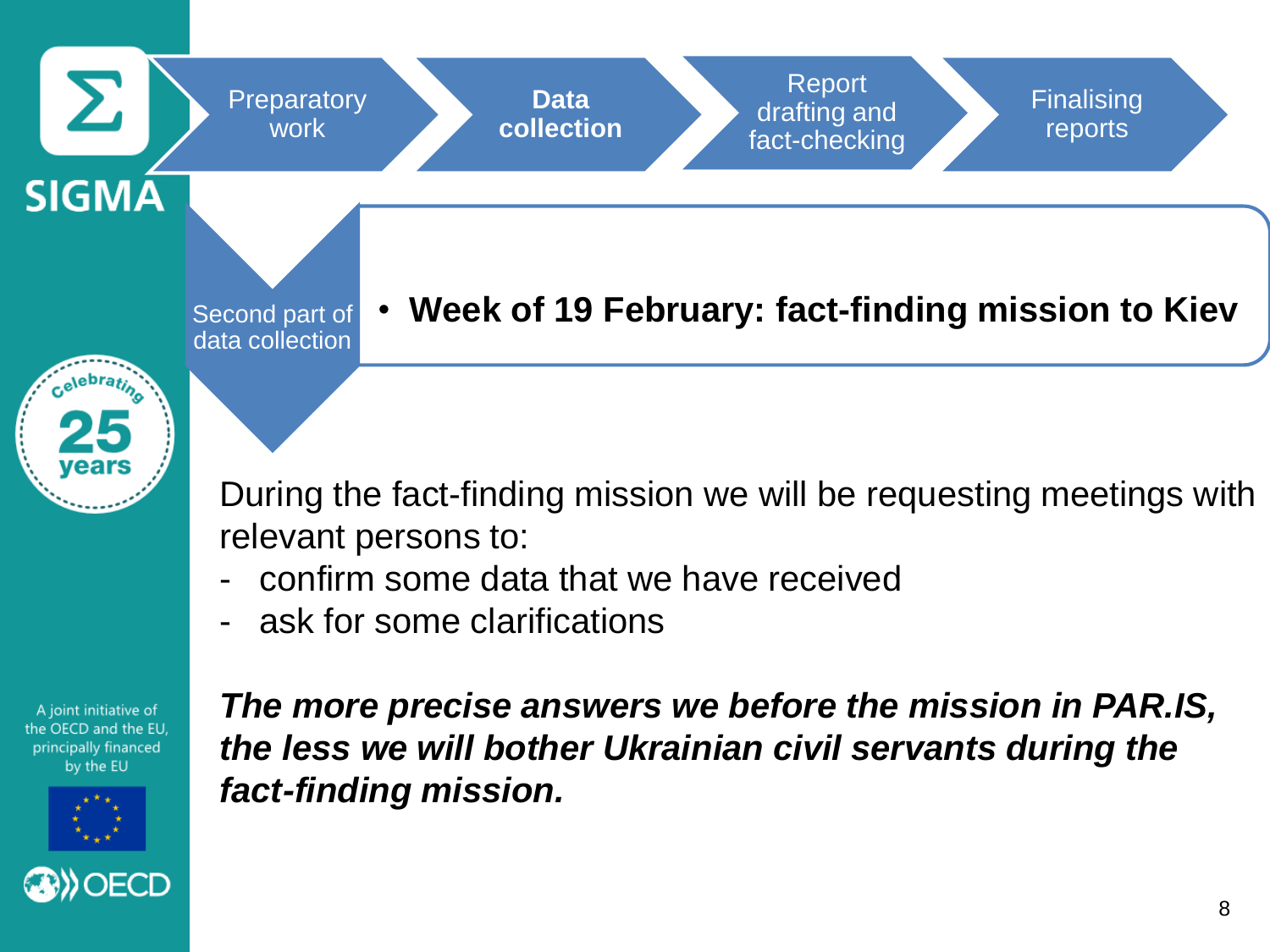



Fact-checking is the right timing to provide us with the latest data or with the missing data, if they are available in the meantime. This should be done in PAR.IS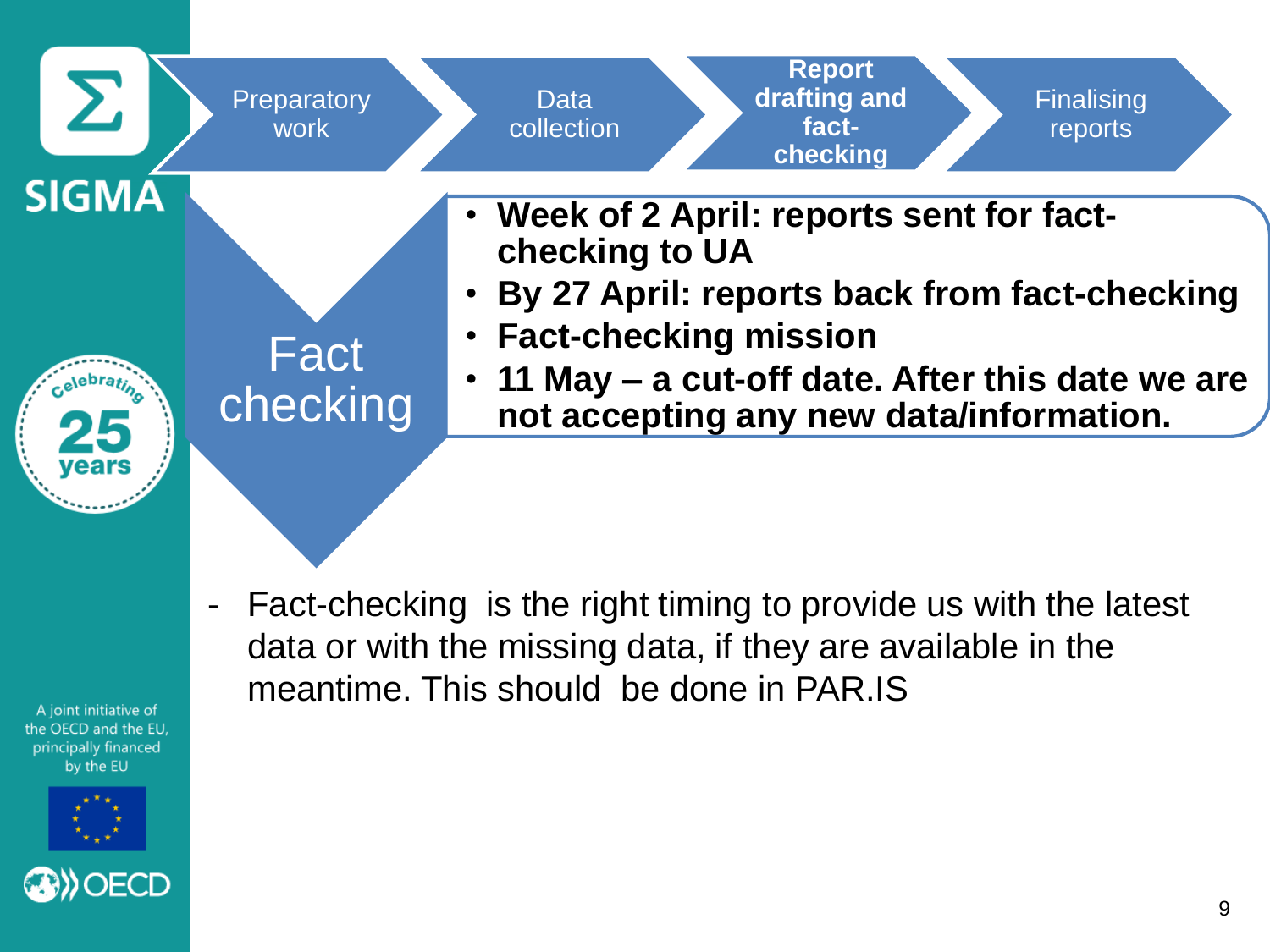